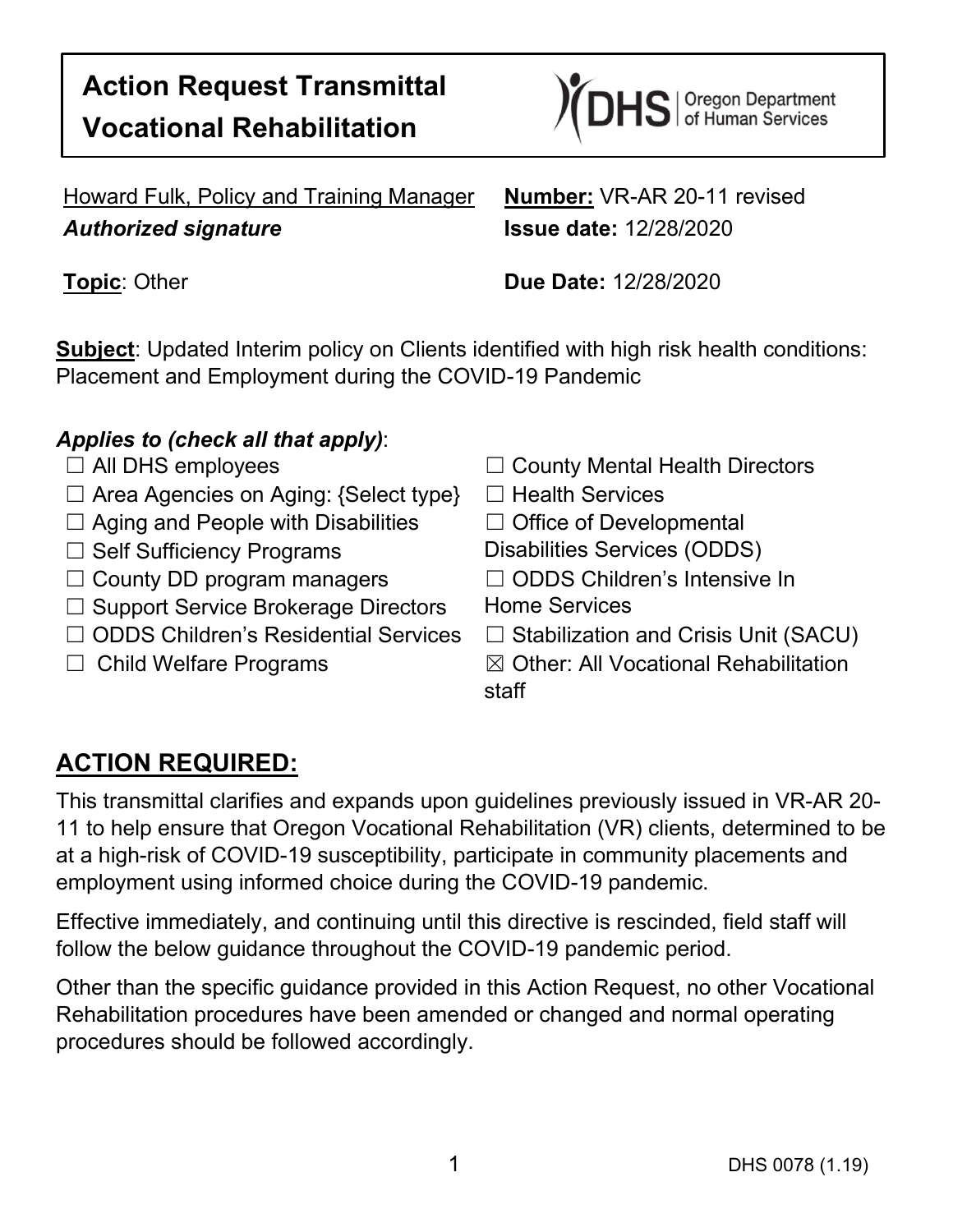## **BACKGROUND:**

VR's mission is to support all eligible individuals that seek to gain, regain or advance in employment. The Program continues to support all clients to the greatest extent possible while complying with the Oregon Governor's [Executive Order 20-12](https://www.oregon.gov/gov/admin/Pages/eo_20-12.aspx) "Stay Home, Save Lives."

Research shows that some individuals with health conditions may be more susceptible or at a higher-risk of contracting COVID-19. These individuals may also be at increased danger of experiencing serious medical reactions if they contract COVID-19.

Additional supports and the need to develop a COVID-19 Work Plan should be considered, implemented when appropriate, and documented when working with clients who meet the medical requirements to be deemed high-risk.

# **POLICY:**

Vocational Rehabilitation Counselors (VRCs) should provide informed choice counseling to all clients regarding the potential impact of COVID-19 in their workplace or during any community related employment activity and how it may relate to the individual and their disability.

Clients, after having received informed choice counseling, may request that an employment-related risk mitigation strategy be implemented, or may decline the strategy if they so desire.

• It is recommended that clients meeting the Center for Disease Control (CDC) guidelines for "high-risk individuals" be strongly encouraged to implement an employment-related risk mitigation strategy prior to engaging in any community related employment activity.

Employment-related risk mitigation strategies should be developed in coordination with the client's support team, service coordinator or personal agent, provider agency and other individuals as appropriate.

- VRCs may accept and incorporate risk mitigation strategies developed by ODDS, County and Brokerage support agencies, provider agencies and others if suitable for the client and their specific employment environment in a COVID-19 Work Plan.
	- o VRCs should verify previously developed employment support plans with the client to ensure that steps outlined in the plan are in alignment with the individual's choices.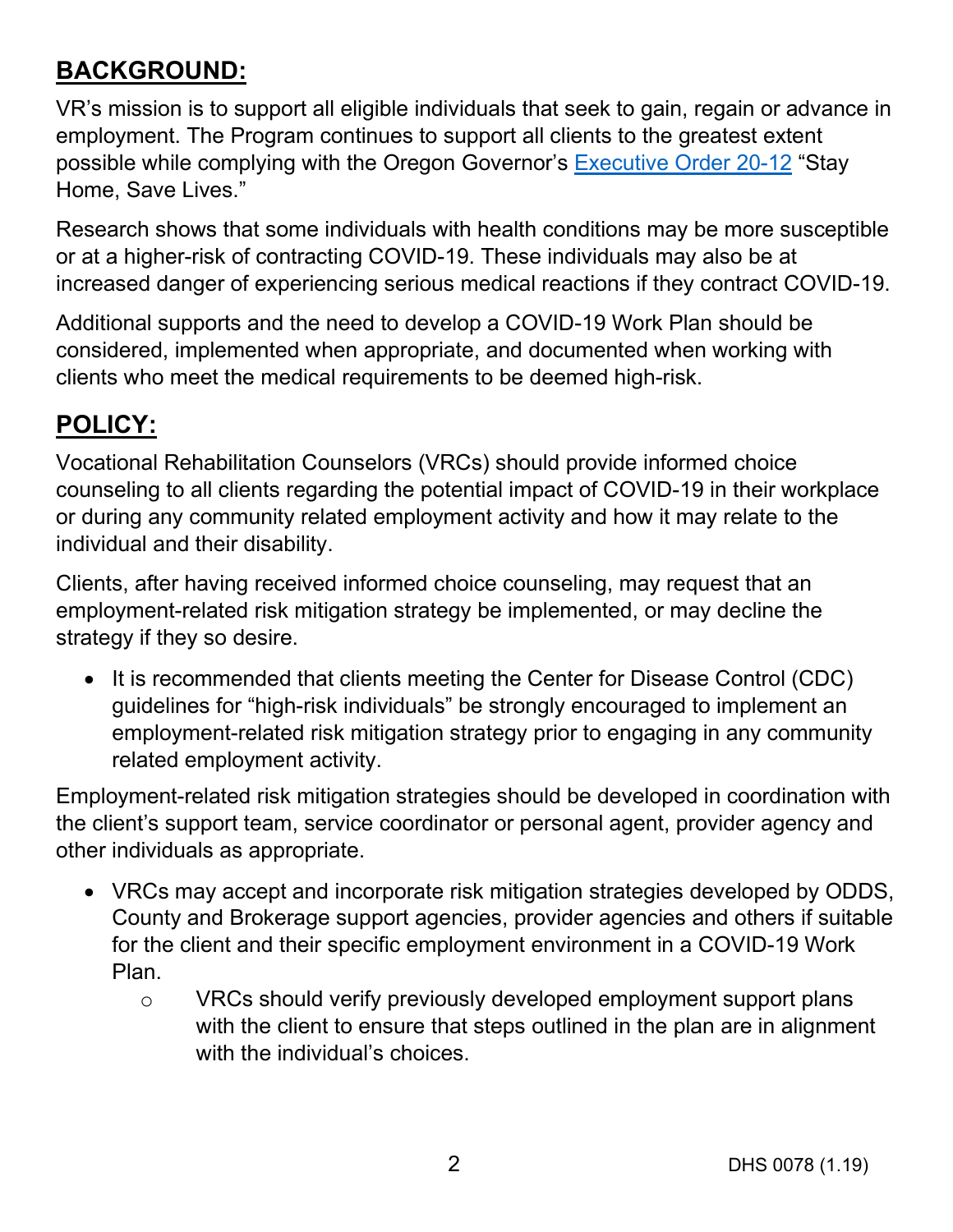### **DEFINITION:**

The Center for Disease Control (CDC) defines a person as medically at "high risk" when an individual has certain underlying or co-morbid medical conditions and any individual aged 65 or older.

- The list of underlying medical conditions used to define an individual at high-risk is updated frequently and should be reviewed regularly.
	- o The most up-to-date information may be found at the CDC's website: CDC Guidance [on High Risk Individuals.](https://www.cdc.gov/coronavirus/2019-ncov/need-extra-precautions/people-with-medical-conditions.html?CDC_AA_refVal=https%3A%2F%2Fwww.cdc.gov%2Fcoronavirus%2F2019-ncov%2Fneed-extra-precautions%2Fgroups-at-higher-risk.html)
	- o Additional information can be found here: [CDC Evidence Table.](https://www.cdc.gov/coronavirus/2019-ncov/need-extra-precautions/evidence-table.html)

# **PROCEDURES:**

The following requirements must be met.

### **Informed Consent Process:**

New clients participating in VR services in a community setting, during the period covered by the Governor's [Executive Order 20-12,](https://www.oregon.gov/gov/admin/Pages/eo_20-12.aspx) must be provided information regarding the potential impact of COVID-19 on their employment and their health.

This information should include information related to wearing a mask, physical distancing, and any specific known risks to the individual's health and safety.

- These discussions must include any program participants that enroll with Oregon Vocational Rehabilitation any time after March 1, 2020 and as covered by the Governor's [Executive Order 20-12,](https://www.oregon.gov/gov/admin/Pages/eo_20-12.aspx) unless that period is extended or terminated by the Director of Vocational Rehabilitation.
- For existing clients, an informed choice counseling session covering the above information should be provided during a regularly scheduled check in with the client at the first reasonably convenient opportunity.
	- o The discussion must be documented in the client's case file notes.
	- o This requirement remains in effect until the conclusion of the Governor's [Executive Order 20-12,](https://www.oregon.gov/gov/admin/Pages/eo_20-12.aspx) unless that period is extended or terminated by the Director of Vocational Rehabilitation.

Due to the importance of this discussion, VRCs should strive to involve the client's support team members to the greatest extent possible to develop a COVID-19 Work Plan. However, the client's choice should take precedence.

#### A COVID-19 Work Plan **must include, at a minimum:**

- Strategies that reflect the specific employment setting the client will participate.
- Strategies specific to the client and their individual disability and needs.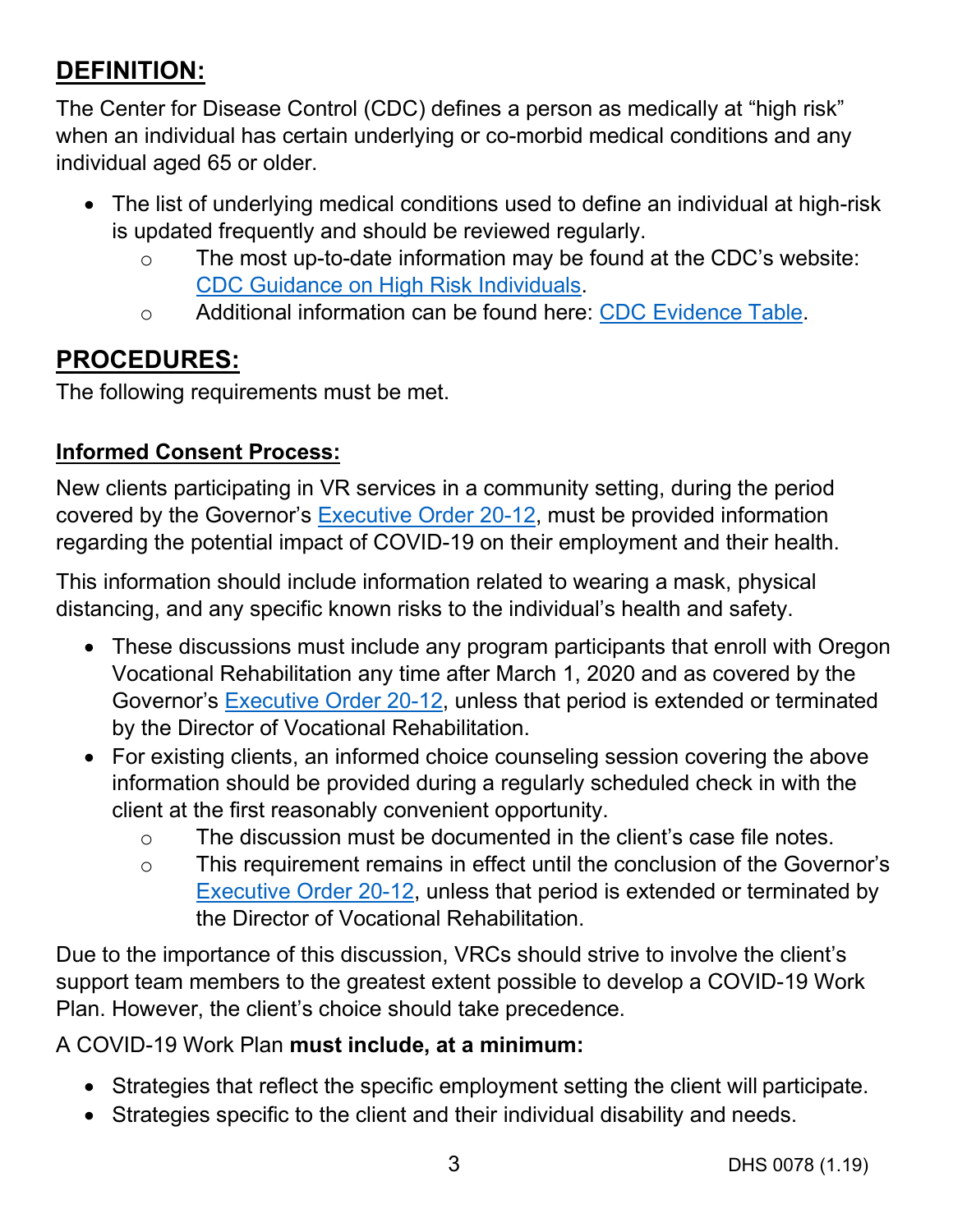- Strategies to ensure the proper wear and use of Personal Protection Equipment (PPE) and to ensure physical distancing in the workplace as required by the Governor's Executive Orders at the time of the service.
- Strategies to address any potential transportation challenges during the pandemic period.
- Strategies to address employers who fail to meet safety measures required by the current Governor's policies on phased reopening.
- Other strategies as appropriate to the situation.

### **The informed choice counseling process should ensure that:**

- Vocational rehabilitation services for the client are consistent with their unique strengths, resources, priorities, concerns, abilities, capabilities and interests, so that the individual may prepare for and engage in competitive integrated employment and achieve economic self-sufficiency (per [34 CFR §361.1\)](https://www.ecfr.gov/cgi-bin/text-idx?SID=aa277f70425b7e91221528f86e94abc6&mc=true&node=se34.2.361_11&rgn=div8).
	- o If the client wishes to assume certain health risks related to COVID in order to attain self-sufficiency, this is their choice.
	- o The individual is ultimately the person in charge of the process and decides what is best for them.
- Counselors should use appropriate modes of communication or specialized aids and supports that enable an individual with a disability to comprehend and respond to information that is being communicated. [\(34 CFR §361.5 \(c\)\(4\)\)](https://www.ecfr.gov/cgi-bin/text-idx?SID=aa277f70425b7e91221528f86e94abc6&mc=true&node=se34.2.361_15&rgn=div8)
	- o Appropriate modes of communication mean specialized aids and supports that enable an individual with a disability to comprehend and respond to information that is being communicated.
	- o Appropriate modes of communication include, but are not limited to, the use of interpreters, open and closed-captioned videos, specialized telecommunications services and audio recordings, materials in Braille and large print, materials in electronic formats, augmentative communication devices, graphic presentations, and simple language.

### **For clients dually enrolled with the Office of Developmental Disability Services (ODDS)**

Consult ODDS specific instructions for employment: ODDS- [COVID-19-Information](https://www.oregon.gov/DHS/SENIORS-DISABILITIES/DD/Pages/ODDS-COVID-19-Information.aspx)

### **Consideration of Oregon OSHA Employer Requirements:**

VR may only support clients seeking employment with employers that follow state reopening phase guidelines and meet all physical distancing and/or other stipulated requirements in effect at the time.

• See [COVID-19 and Oregon OSHA.](https://osha.oregon.gov/covid19/Pages/default.aspx) Content on the page changes rapidly. Please check back often for updates.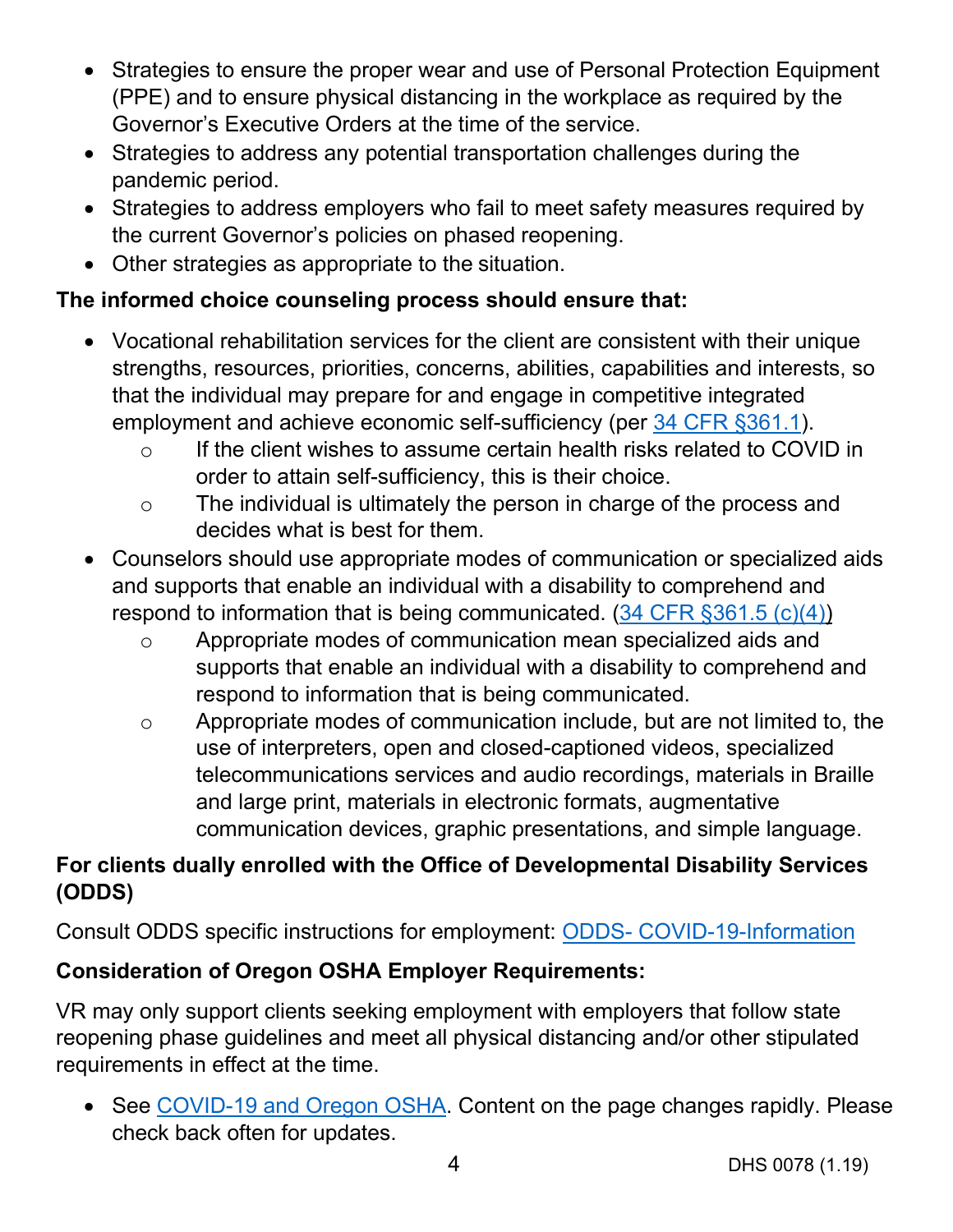- It is recommended that clients who need Job Development or Job Coaching supports receive these services via video conference or other distance enhanced methods to the greatest extent possible.
- Individuals requiring a Trial Work Evaluation or Community Based Work Assessment as part of their VR services must comply with program requirements prior to beginning the evaluation or assessment.

**Note:** Denial of program services (e.g., failing to recommend, delaying or denying services from taking place) based on health risks associated with an individual's disability is discriminatory. For example:

- It would be discriminatory under Title I of the ADA for an employer to deny an individual a job or rescind a job offer due to potential risks of exposure to COVID.
- Denying a desired employment outcome or employment-related service due to COVID-related health risks may constitute discrimination under Title II of the ADA.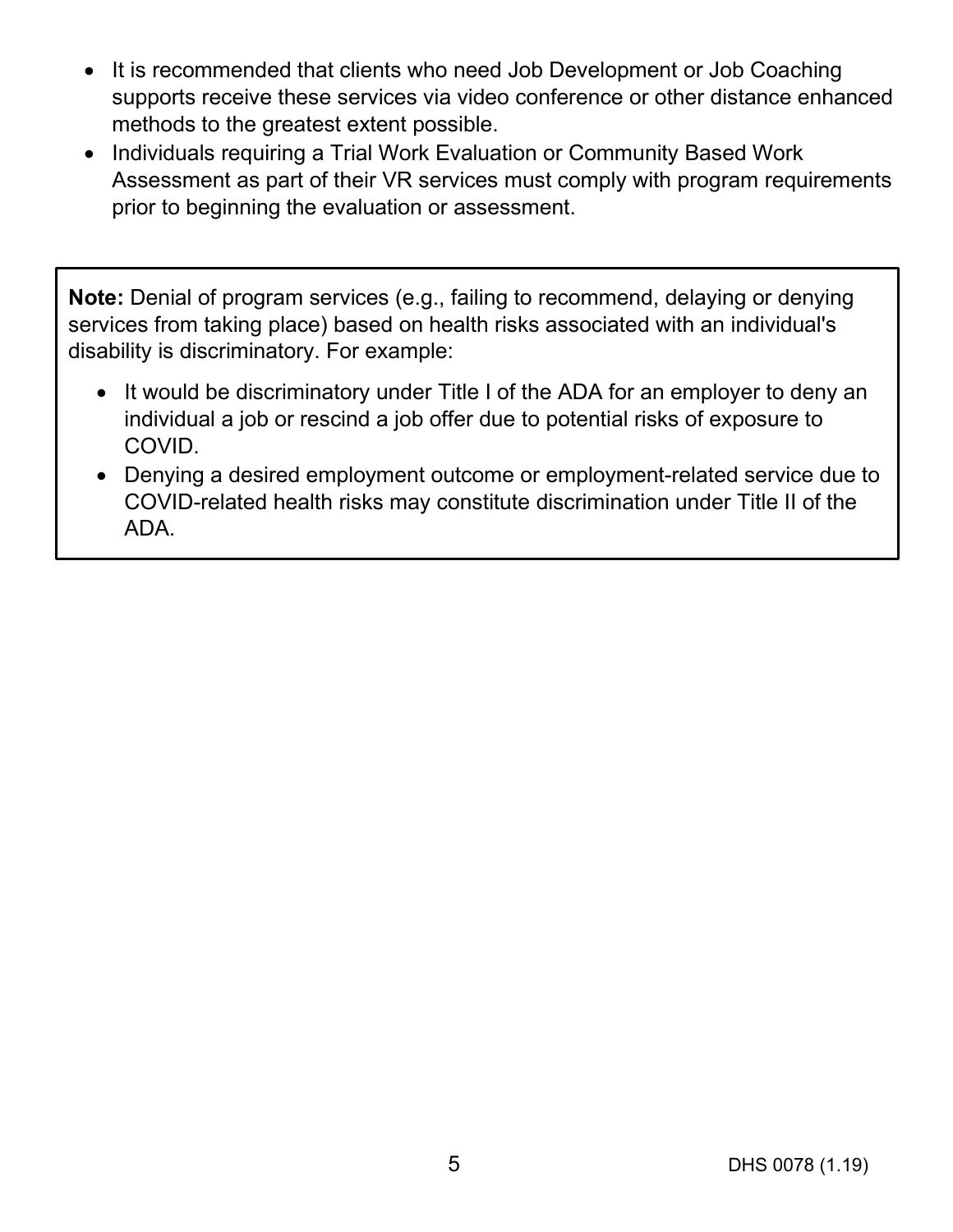#### **Example: A COVID-19 Work Plan**

The COVID-19 Work Plan should be specific to the participant and their employment. Information to address employment- related risk mitigation may include:

- 1. **Employer**: Where is the client working?
- 2. **Job title**: What is the job title?
- 3. **Job description**: Provide the job description or duties expected to be performed.

4. **List risks to be mitigated**: Describe the risks to the VR client working in the community job during COVID.

5. **Mitigation strategies plan**: List the strategy or strategies to address the risks as provided above in #4.

- The client, and as appropriate with the consent of the client--parents, guardians, representatives, and support team members--should be involved in the development of the risk mitigation strategy.
- Not all strategies will be VR's responsibility. It is important to have the strategy assigned to the most appropriate member of the team to address the issue.
- The strategy should be stated in a way that can be determined whether it is achieved or not. It should be specific, measurable, achievable, reasonable and have a time for it to be performed (every day, at this time, etc.). The severity of the risk (high, medium, low) could be noted as well.
- The team should have agreements about who to report issues with implementing or supporting the plan. The participant is encouraged to report issues in a timely manner to the VRC, if any issues arise.
- The team (whoever the members are) should be asked about their participation in the plan. Any member(s) who refuses to participate in, or objects to, the plan's implementation, monitoring and evaluation should be documented in the service record.
- Set a schedule for monitoring and evaluating the success of the list of risks and associated strategies. Assure that there is agreement among the team members. (Refer to #7 Monitoring and evaluating below.) Be sure to share this information with the participant, the team and document in ORCA.
- 6. **Barriers**: list any barriers to the implementation of the risk mitigation strategies.
- 7. **Monitor and evaluate compliance with the plan**: To assure the participant's safety and better opportunities for successful employment, the employmentrelated risk mitigation strategies plan should be periodically evaluated.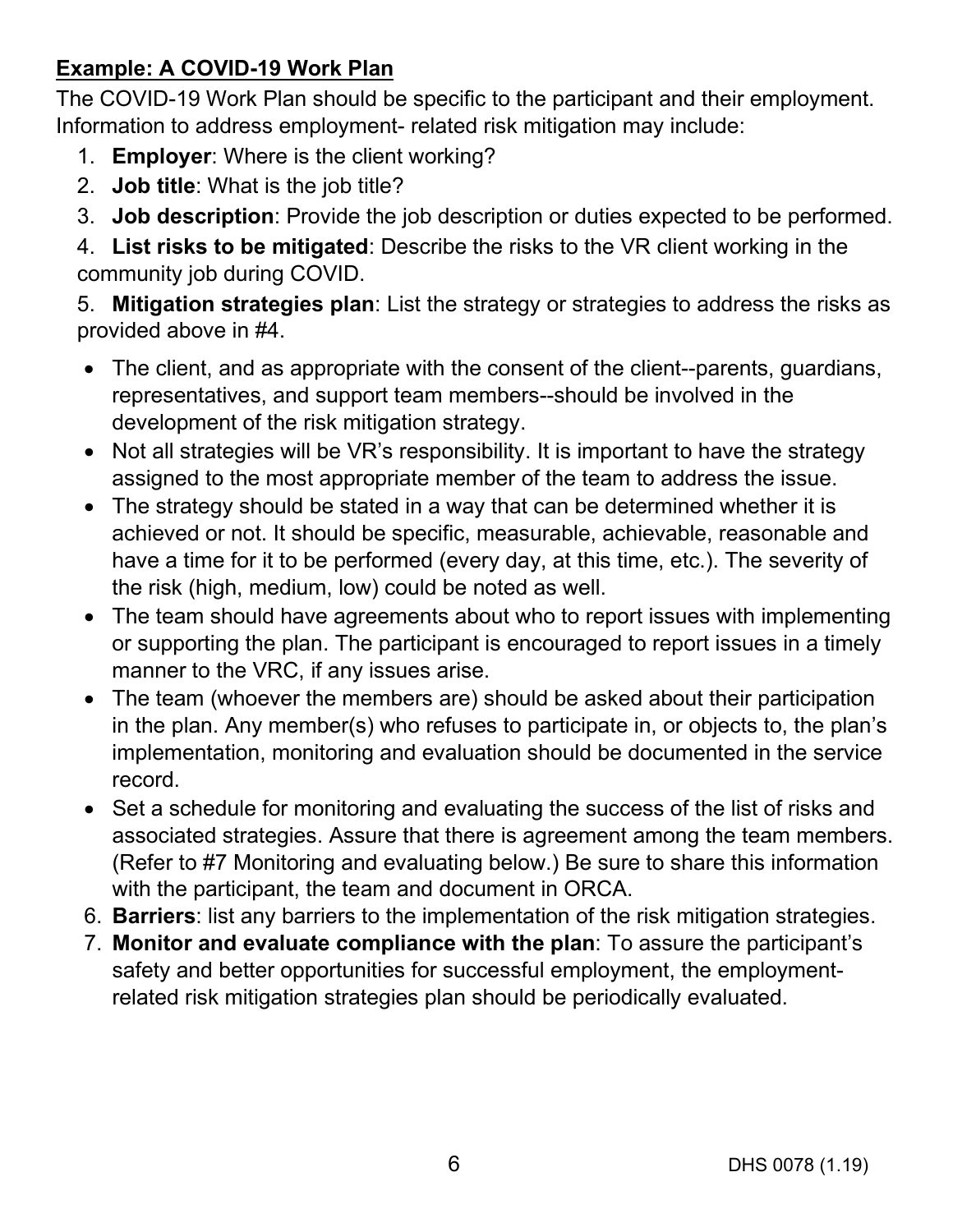### **DISCUSSION / INTERPRETATION:**

#### **Question 1: Who makes the decision on whether an individual is high risk?**

**Answer:** It is the intent that the person, their family, guardians and support team will reach a decision as to whether the individual is "high risk" or not.

The role of VR is to:

- Provide informed choice counseling about employment given Covid-19,
- Document the decision-making process, and,
- Provide information related to the issue as appropriate and to the best of their ability.

The VRC should discuss the possible implications or consequences of not following recommended practices during the pandemic for individuals who expresses an opinion that is contrary to best practices for safe behavior. Document the discussion in the case notes.

Designating that a person is "high-risk" in context of this transmittal is not a clinical diagnosis. It is meant to identify individuals that may meet the CDC definition of persons who may be at greater risk of COVID-19 related health complications.

Any program participant, regardless of meeting the criteria for high-risk or not, may request COVID-19 Work Plan if they so choose.

The individual is ultimately the person in charge of the process and deciding what is best for them.

#### **Question 2: Does this guidance advise people not to work in the current environment?**

**Answer**: This is not the intent of the message. Information is provided herein to assist counselors in guiding important conversations around employment throughout the current pandemic period.

VRCs should approach these conversations with several goals. Underpinning each goal is the safety of the individual.

- To supply information that helps clients and their teams to understand the risks involved in the employment chosen,
- Help clients gain employment in the jobs that best meet their personal needs and objectives.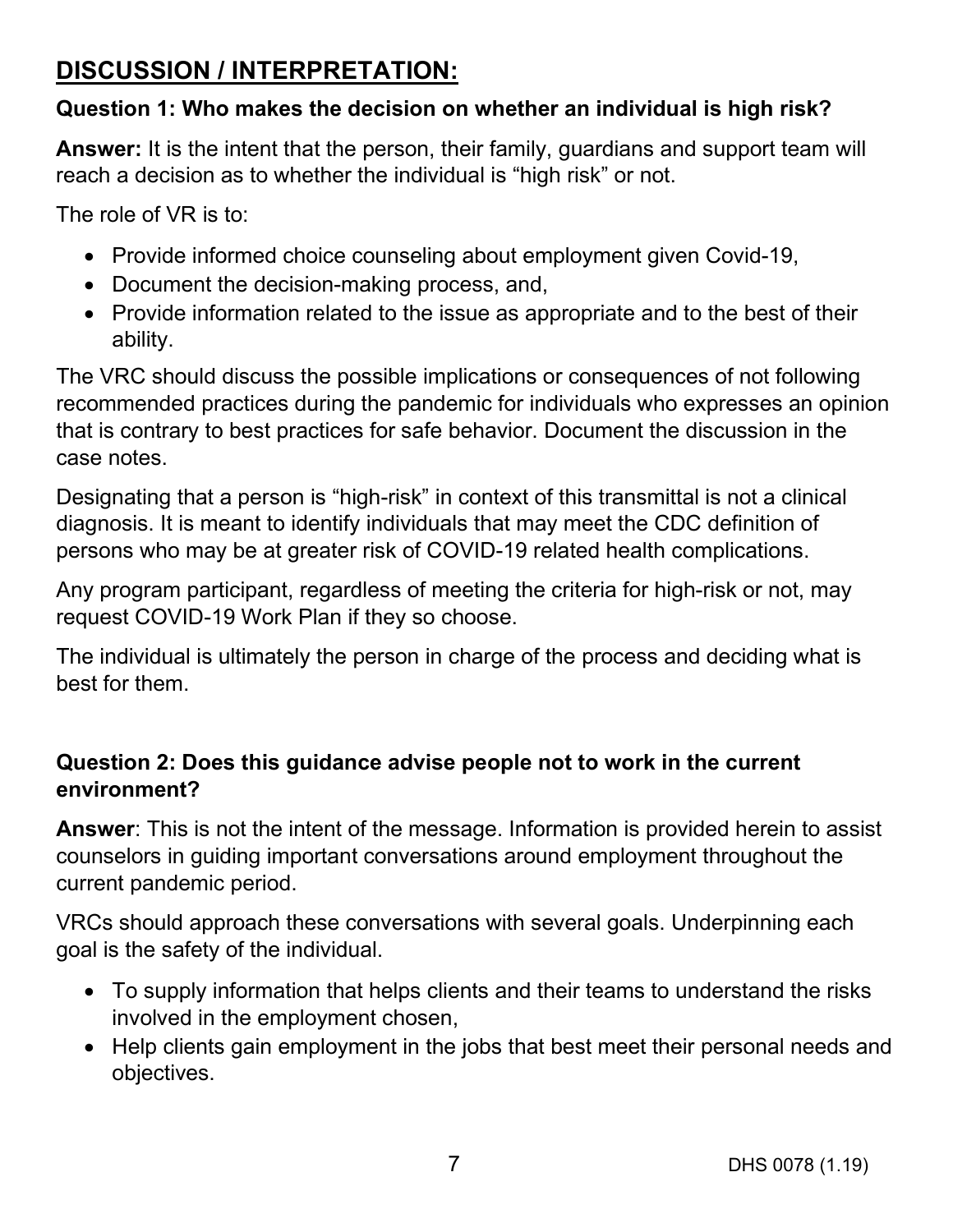#### **Question 3: When should the service record (file) for a client who is high risk be closed? Should the file remain open without progress toward an employment goal?**

**Answer:** This is a question that must be individually considered, based upon the needs and desires of each client. Currently VR recommends that counselors leave the service record open, even if the client is not actively seeking employment due specifically to COVID related reasons.

At any time, the individual wants to pursue or engage in employment, the individual and their team would engage in the informed choice process outlined in this transmittal.

#### **Question 4: Should VR attempt to change the client's opinion of wanting to work based given the potential risk?**

**Answer:** VR's intent is to assist and support the client to engage in work in the safest manner possible by providing accurate, up-to-date information. VR does not intend to change a person's opinion of employment. If the client wants to work, they be provided the opportunity to do so in the safest environment possible with the best information VR can provide.

Ultimately, the decision is up to the person. VR's intention is to find the best ways possible to support them.

#### **Question 5: Should the individual's doctor make the decision of whether they are high risk?**

**Answer:** The client may always consult with a medical professional at any time about their individual medical concerns surrounding employment and considerations due to COVID.